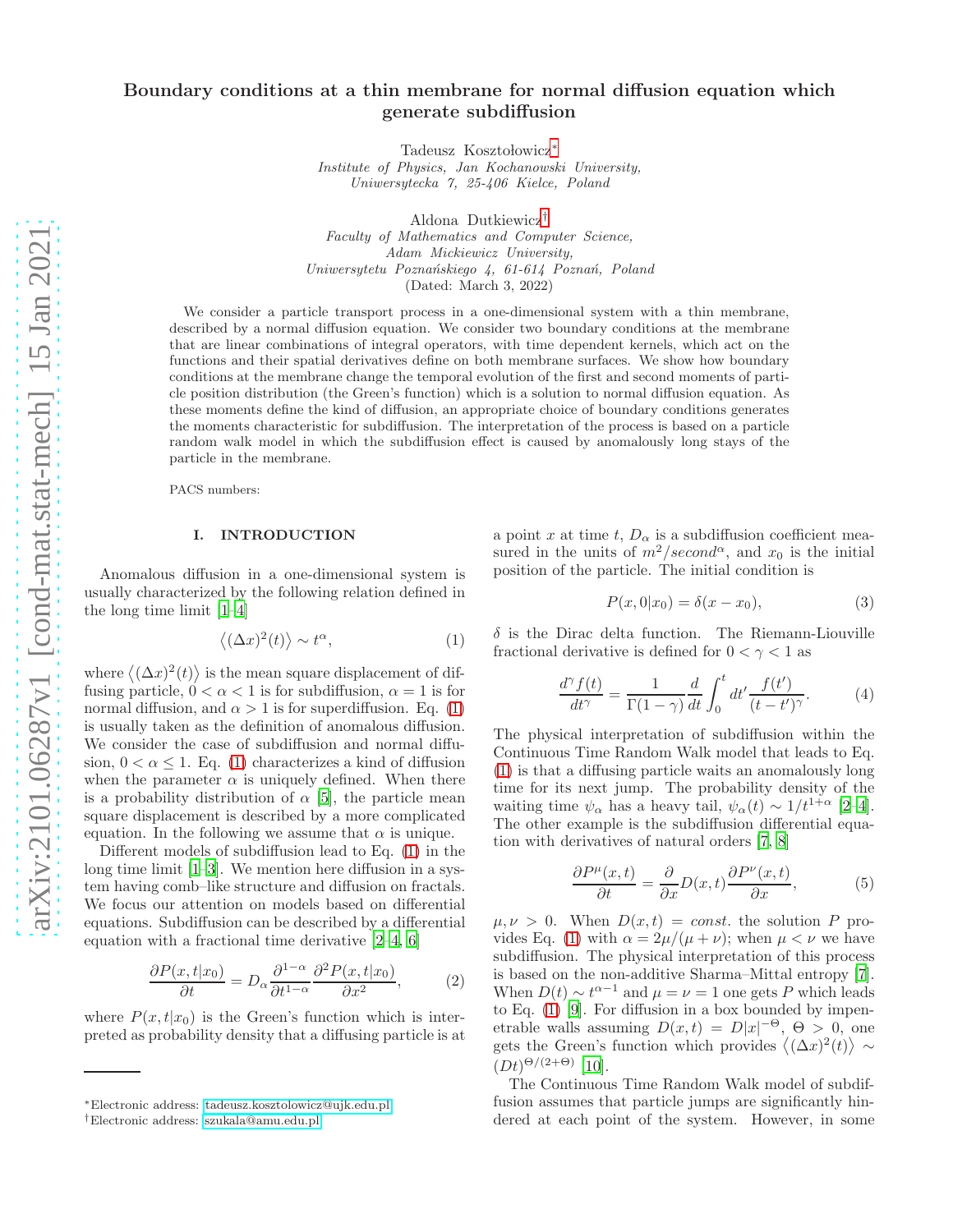processes particle diffusion can be very hindered at a membrane only. Considering diffusion of a particle along the  $x$ -axis, we have diffusion in a one-dimensional system disturbed at a single point at which the perpendicular to the  $x$  axis membrane is placed. Obstruction of a particle passage through the membrane may affect the nature of diffusion. An example is breaking the Markov property for normal diffusion due to specific boundary conditions at the membrane [\[11](#page-9-10)]. The change of the character of diffusion can also be caused by the presence of an adsorbing wall in a system in which the process is described by the normal diffusion equation. A boundary condition at the wall involves an integral operator with a time dependent kernel [\[12](#page-9-11)].

The mechanisms of a particle transport through the membrane may be very complicated. Some of them lead to great difficulties in particle transport inside the membrane, which affect the process in the outer regions. From a mathematical point of view, these mechanisms provide specific boundary conditions at the membrane [\[13,](#page-9-12) [14\]](#page-9-13), see also the discussion in Ref. [\[11](#page-9-10)] and the references cited therein, the list of references regarding this issue can be significantly extended. In particular, the boundary conditions may contain fractional derivatives [\[15](#page-9-14)[–17\]](#page-9-15). The diffusing particle can stay in the membrane for a long time, which can happen, among others, in a lipid bilayer membrane [\[18](#page-9-16)].

The question considered in this paper is whether there are boundary conditions at the membrane that change the nature of the diffusion process described by the normal diffusion equation in such a way that the process has subdiffusion properties. In our considerations we are based on the Laplace transforms of the Green's functions. We consider the boundary conditions for which Laplace transforms are linear combination of probabilities and fluxes defined on both membrane surfaces with coefficients depending on the Laplace transform parameter. As it is argued in Ref. [\[11\]](#page-9-10), such boundary conditions often occur in models of diffusion in a membrane system. In the time domain the boundary conditions are expressed by integral operators with time–dependent kernels. We show that appropriately chosen boundary conditions at the membrane lead to Green's functions for the normal diffusion equation providing Eq. [\(1\)](#page-0-2) with  $0 < \alpha < 1$ . We also present a particle random walk model describing the process in which the subdiffusion effect is caused by anomalously long stays of the particle inside the membrane.

# II. METHOD

In this section we consider how boundary conditions at the membrane are related to the first and second moments of distribution of particle location. This distribution (Green's function) is a solution to normal diffusion equation with the initial condition Eq. [\(3\)](#page-0-3).

### A. Boundary conditions at a membrane

The normal diffusion equation with constant diffusion coefficient D is

<span id="page-1-0"></span>
$$
\frac{\partial P(x,t|x_0)}{\partial t} = D \frac{\partial^2 P(x,t|x_0)}{\partial x^2}.
$$
 (6)

In the following we use the Laplace transform  $\mathcal{L}[f(t)] =$  $\hat{f}(s) = \int_0^\infty e^{-st} f(t) dt$ . In terms of the Laplace transform Eq.  $(6)$  is

$$
s\hat{P}(x,s|x_0) - P(x,0|x_0) = D\frac{\partial^2 \hat{P}(x,s|x_0)}{\partial x^2}.
$$
 (7)

We assume that a thin membrane is located at  $x = 0$ . A thin membrane means that the particle can stop inside the membrane, but its diffusive motion is not possible in it. We additionally assume that  $x_0 < 0$ . The regions bounded by the membrane are denoted as  $A = (-\infty, 0)$ and  $B = (0, \infty)$ . In the following the function P and a diffusive flux  $J$  are marked by the indexes  $A$  and  $B$  which indicate the location of the point  $x$ . In the time domain the flux is defined as

$$
J_i(x, t|x_0) = -D \frac{\partial P_i(x, t|x_0)}{\partial x}, \qquad (8)
$$

its Laplace transform is

<span id="page-1-6"></span>
$$
\hat{J}_i(x,s|x_0) = -D \frac{\partial \hat{P}_i(x,s|x_0)}{\partial x},\tag{9}
$$

 $i \in \{A, B\}.$ 

We consider boundary conditions at a thin membrane which in terms of the Laplace transform are

<span id="page-1-1"></span>
$$
\hat{P}_B(0^+, s|x_0) = \hat{\Phi}(s)\hat{P}_A(0^-, s|x_0), \tag{10}
$$

<span id="page-1-3"></span>
$$
\hat{J}_B(0^+, s | x_0) = \hat{\Xi}(s) \hat{J}_A(0^-, s | x_0). \tag{11}
$$

Assuming that the system is unbounded, the above boundary conditions are supplemented by

<span id="page-1-2"></span>
$$
\hat{P}_A(-\infty, s|x_0) = \hat{P}_B(\infty, s|x_0) = 0.
$$
 (12)

In the time domain the boundary conditions  $(10)$ – $(12)$ are

<span id="page-1-4"></span>
$$
P_B(0^+, t|x_0) = \int_0^t dt' \Phi(t - t') P_A(0^-, t'|x_0), \qquad (13)
$$

<span id="page-1-5"></span>
$$
J_B(0^+, t|x_0) = \int_0^t dt' \Xi(t - t') J_A(0^-, t'|x_0), \qquad (14)
$$

$$
P_A(-\infty, t|x_0) = P_B(\infty, t|x_0) = 0.
$$
 (15)

The question arises whether Eqs. [\(10\)](#page-1-1) and [\(11\)](#page-1-3) do not constitute too narrow set of linear boundary conditions at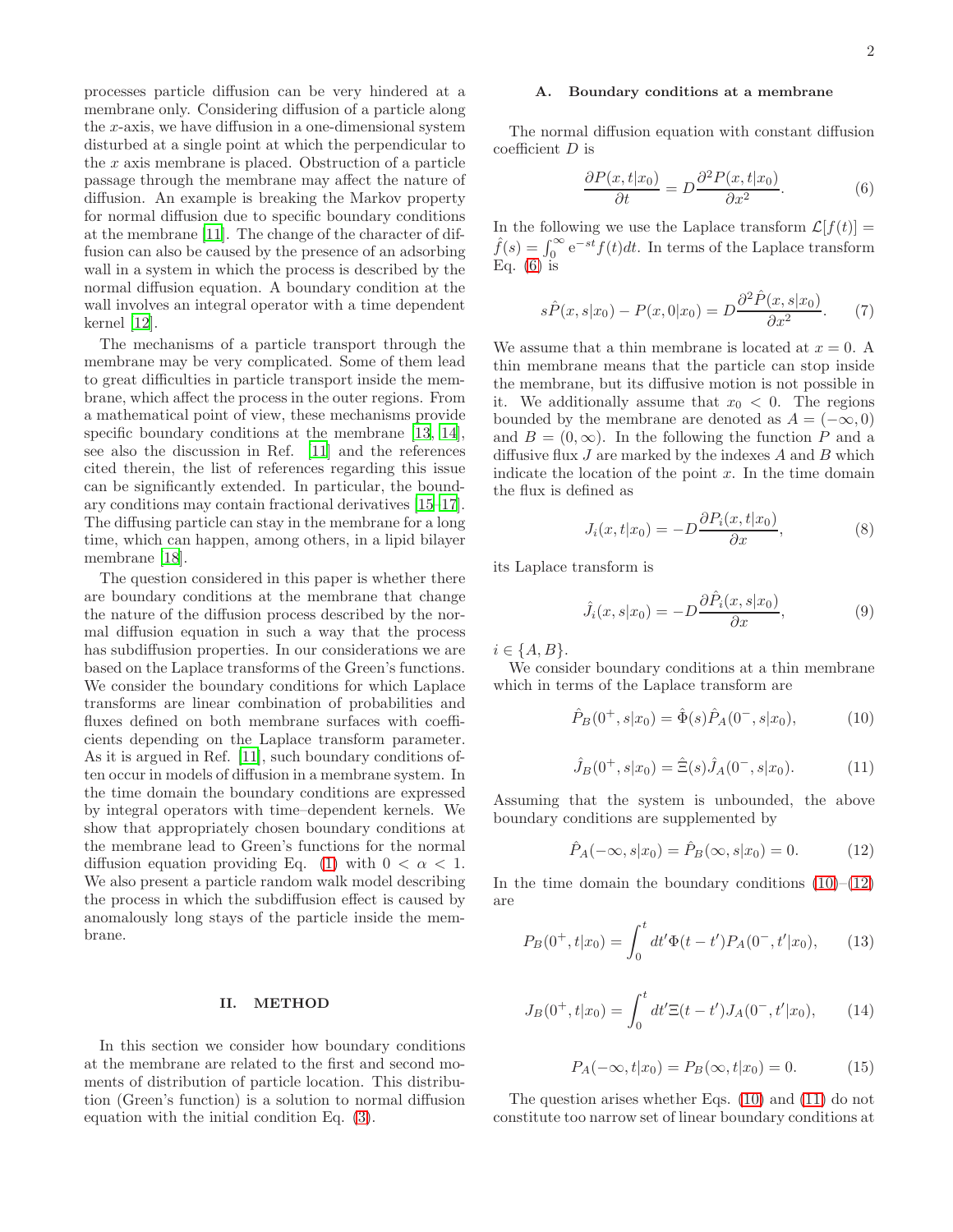a thin membrane. Let us consider the following boundary conditions

<span id="page-2-0"></span>
$$
\gamma_1(s)\hat{P}_A(0^-,s|x_0) + \gamma_2(s)\hat{J}_A(0^-,s|x_0)
$$
  
=  $\gamma_3(s)\hat{P}_B(0^+,s|x_0) + \gamma_4(s)\hat{J}_B(0^+,s|x_0),$  (16)

<span id="page-2-1"></span>
$$
\lambda_1(s)\hat{P}_A(0^-, s|x_0) + \lambda_2(s)\hat{J}_A(0^-, s|x_0)
$$
 (17)  
=  $\lambda_3(s)\hat{P}_B(0^+, s|x_0) + \lambda_4(s)\hat{J}_B(0^+, s|x_0)$ .

Eqs. [\(16\)](#page-2-0) and [\(17\)](#page-2-1) are more general that Eqs. [\(10\)](#page-1-1) and [\(11\)](#page-1-3). However, as it is shown in Appendix I, the boundary conditions  $(16)$  and  $(17)$  and the ones  $(10)$  and  $(11)$ provide the same Green's functions when

<span id="page-2-2"></span>
$$
\hat{\Phi}(s) = \frac{2\sqrt{Ds}W_B(s)}{W(s) + 2\sqrt{Ds}W_A(s)},\tag{18}
$$

<span id="page-2-3"></span>
$$
\hat{\Xi}(s) = \frac{2\sqrt{Ds}W_B(s)}{W(s) - 2\sqrt{Ds}W_A(s)},\tag{19}
$$

where

<span id="page-2-8"></span>
$$
W(s) = (\lambda_1(s) - \sqrt{Ds}\lambda_2(s))(\gamma_3(s) + \sqrt{Ds}\gamma_4(s))
$$
 (20)  

$$
-(\lambda_3(s) + \sqrt{Ds}\lambda_4(s))(\gamma_1(s) - \sqrt{Ds}\gamma_2(s)),
$$

<span id="page-2-9"></span>
$$
W_A(s) = \frac{1}{2} \left[ \left( \frac{\gamma_1(s)}{\sqrt{Ds}} + \gamma_2(s) \right) \left( \lambda_3(s) + \sqrt{Ds} \lambda_4(s) \right) (21) - \left( \frac{\lambda_1(s)}{\sqrt{Ds}} + \lambda_2(s) \right) \left( \gamma_3(s) + \sqrt{Ds} \gamma_4(s) \right) \right],
$$

<span id="page-2-10"></span>
$$
W_B(s) = \frac{1}{2} \left[ \left( \frac{\gamma_1(s)}{\sqrt{Ds}} + \gamma_2(s) \right) \left( \lambda_1(s) - \sqrt{Ds} \lambda_2(s) \right) (22) - \left( \frac{\lambda_1(s)}{\sqrt{Ds}} + \lambda_2(s) \right) \left( \gamma_1(s) - \sqrt{Ds} \gamma_2(s) \right) \right],
$$

under conditions  $W(s) \neq 0$  and  $W_A(s) \neq \pm W(s)/2\sqrt{Ds}$ . Since the boundary conditions determine the solutions to the diffusion equation uniquely, the boundary conditions Eqs.  $(16)$  and  $(17)$  can be written as Eqs.  $(10)$  and  $(11)$ under the above mentioned conditions which interpretation is given in Appendix I. In general, the boundary conditions [\(16\)](#page-2-0) and [\(17\)](#page-2-1) depend on eight functions  $\gamma_i$ and  $\lambda_i, i \in \{1, 2, 3, 4\}$ , while the boundary conditions Eqs. [\(10\)](#page-1-1) and [\(11\)](#page-1-3) are generated by two functions  $\Phi$  and  $\hat{\Xi}$  only. Thus, due to Eqs. [\(18\)](#page-2-2) and [\(19\)](#page-2-3), the boundary conditions Eqs. [\(10\)](#page-1-1) and [\(11\)](#page-1-3) are uniquely determined by Eqs. [\(16\)](#page-2-0) and [\(17\)](#page-2-1) but the opposite is not true.

For example, one of the most used boundary conditions at the membrane is  $J_A(0, t|x_0) = \lambda_1 P_A(0^-, t|x_0)$  –  $\lambda_2 P_B(0^+, t|x_0), \lambda_1, \lambda_2 > 0$ , supplemented by the condition that the flux is continuous  $J_A(0^-, t|x_0)$  =  $J_B(0^+, t|x_0)$ . These boundary conditions can be writ-ten in the form of Eqs. [\(13\)](#page-1-4) and [\(14\)](#page-1-5) with  $\Phi(t)$  =



FIG. 1: Illustration of the boundary conditions at a thin membrane. The operator  $\Phi$  changes the probabilities that the particle is located at the membrane surface, the operator Ξ changes the flux flowing through the membrane.

$$
\frac{\lambda_1}{\sqrt{D}} \left[ \frac{1}{\sqrt{Dt}} - \frac{\lambda_2}{\sqrt{D}} e^{\frac{\lambda_2^2 t}{D}} \text{erfc}\left(\frac{\lambda_2 \sqrt{t}}{\sqrt{D}}\right) \right] \text{ and } \Xi(t) = \delta(t), \text{ where}
$$
\n
$$
\text{erfc}(u) = (2/\sqrt{\pi}) \int_u^\infty e^{-\tau^2} d\tau \text{ is the complementary error}
$$
\nfunction [11]. For this case we have  $\hat{\Phi}(s) = \lambda_1/(\lambda_2 + \sqrt{Ds})$  and  $\hat{\Xi}(s) = 1$ .

The Laplace transform of Green's functions for normal diffusion equation obtained for the boundary conditions  $(10)–(12)$  $(10)–(12)$  $(10)–(12)$  are [\[11](#page-9-10)]

<span id="page-2-4"></span>
$$
\hat{P}_A(x, s|x_0) = \frac{1}{2\sqrt{Ds}} e^{-|x-x_0|\sqrt{\frac{s}{D}}}
$$
\n
$$
-\left(\frac{\hat{\Phi}(s) - \hat{\Xi}(s)}{\hat{\Phi}(s) + \hat{\Xi}(s)}\right) \frac{1}{2\sqrt{Ds}} e^{(x+x_0)\sqrt{\frac{s}{D}}},
$$
\n(23)

<span id="page-2-5"></span>
$$
\hat{P}_B(x,s|x_0) = \left(\frac{\hat{\Phi}(s)\hat{\Xi}(s)}{\hat{\Phi}(s) + \hat{\Xi}(s)}\right) \frac{1}{\sqrt{Ds}} e^{-(x-x_0)\sqrt{\frac{s}{D}}}. (24)
$$

In the following we use the function  $P_M$  defined as

<span id="page-2-6"></span>
$$
P_M(t|x_0) = 1 - \int_{-\infty}^0 P_A(x, t|x_0) dx
$$
 (25)  
- 
$$
\int_0^\infty P_B(x, t|x_0) dx.
$$

Eqs.  $(23)$ ,  $(24)$ , and the Laplace transform of Eq.  $(25)$ provide

<span id="page-2-7"></span>
$$
\hat{P}_M(s|x_0) = \frac{e^{x_0}\sqrt{\frac{s}{D}}}{s} \left[ \frac{\hat{\Phi}(s) \left(1 - \hat{\Xi}(s)\right)}{\hat{\Phi}(s) + \hat{\Xi}(s)} \right].
$$
 (26)

The function  $P_M$  is the probability of not finding the particle in the regions  $A$  or  $B$  at time  $t$ . The Green's func-tions Eqs. [\(23\)](#page-2-4) and [\(24\)](#page-2-5) are normalized when  $P_M(t|x_0) \equiv$ 0. Thus, the normalization condition is met when the flux through the membrane is continuous,  $\Xi(s) \equiv 1$ , or when  $\Phi(s) \equiv 0$  and the flux is non–zero at the membrane. We treat the second condition as non-physical. It is not possible that the probability of finding a particle on the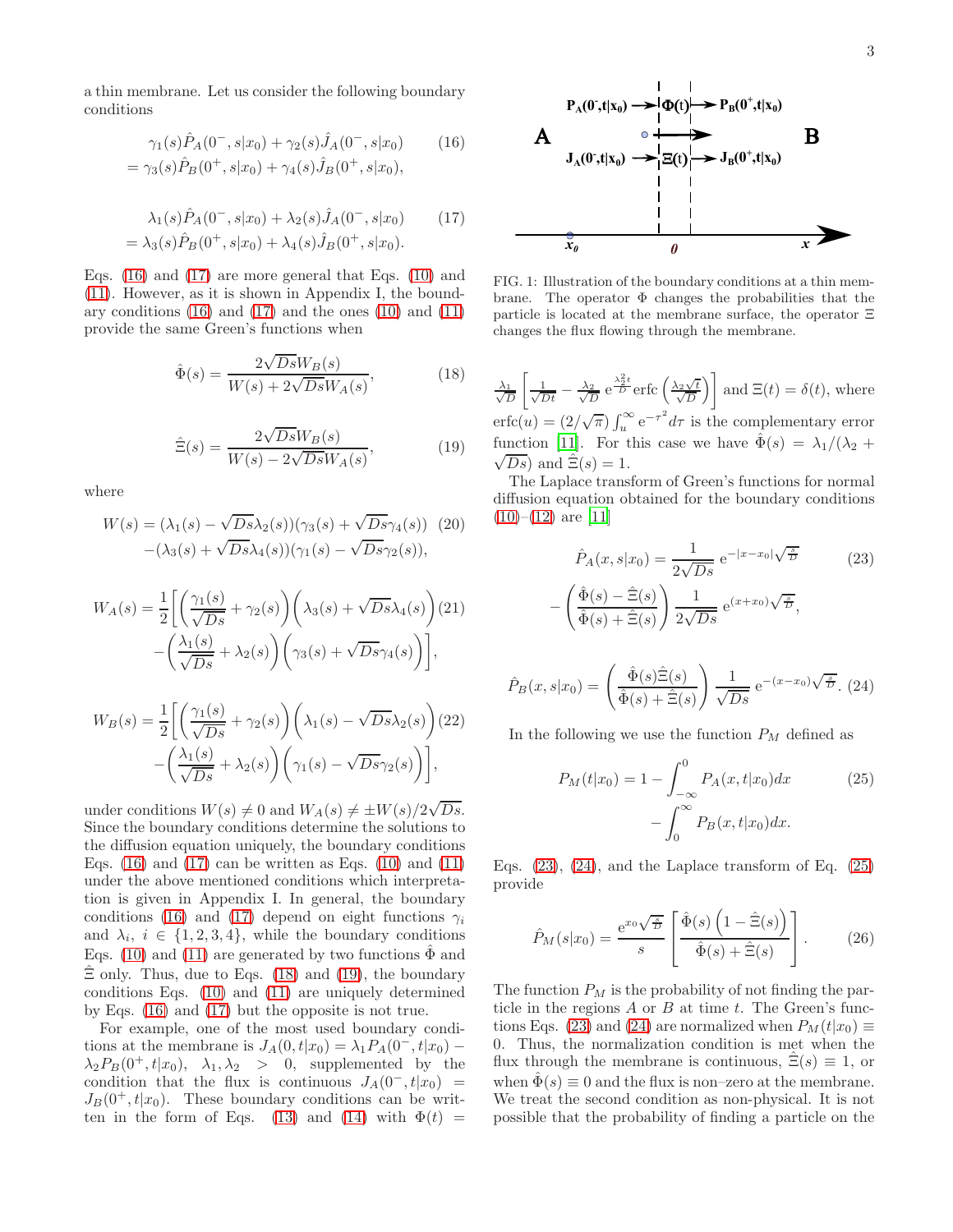membrane surface  $0^+$  is still zero with a non-zero flux flowing from the region  $A$  to  $B$ .

In Sec.IIB we consider a model of a random walk of a particle as it passes through a membrane. This model gives a stochastic interpretation of the boundary conditions. It also imposes a certain condition on the functions  $\Phi$  and  $\Xi$ .

### <span id="page-3-0"></span>B. Random walk model of particle passing through the membrane

We consider a model in which a diffusing particle can be inside a thin membrane for a very long time.



<span id="page-3-2"></span>FIG. 2: Illustration of the transport process described by Eq.  $(27)$ . The diffusive flux J at the point x depends on the distribution of waiting times  $\psi_a$  and  $\psi_b$  for the particle to jump between the neighbouring points  $x^-$  and  $x^+$  located in the media  $a$  and  $b$ , respectively.



<span id="page-3-3"></span>FIG. 3: Transport of a particle through the membrane. Point 0 represents the inside of the membrane where the particle can stay even for a long time, points  $0^-$  and  $0^+$  mark the positions of the particle on membrane surfaces, a more detailed description is in the text.

We define the Laplace transform of diffusive flux that flows through the boundary between two media  $a$  and  $b$ located at x as

<span id="page-3-1"></span>
$$
\hat{J}(x, s|x_0) = \frac{\epsilon s \hat{\psi}_a(s)}{2(1 - \hat{\psi}_a(s))} \hat{P}_a(x^-, s|x_0)
$$
(27)  

$$
-\frac{\epsilon s \hat{\psi}_b(s)}{2(1 - \hat{\psi}_b(s))} \hat{P}_b(x^+, s|x_0),
$$

where  $\hat{\psi}_i(s)$  is the Laplace transform of probability density of time which is needed to take a particle next step in the medium  $i, i \in \{a, b\}, \epsilon = x^+ - x^-$  is a length of particle step, see Fig.  $2$ , the derivation of Eq.  $(27)$  is in Appendix II. The function  $\hat{\psi}$  is expressed by the formula  $|15|$ 

<span id="page-3-4"></span>
$$
\hat{\psi}(s) = \frac{1}{1 + \epsilon^2 \eta(s)},\tag{28}
$$

where the function  $\eta$ , which in practice determines a kind of diffusion, fulfils the condition  $\eta(s) \to 0$  when  $s \to 0$ . In the limit of small  $\epsilon$  we have  $\hat{\psi}(s) = 1 - \epsilon^2 \eta(s)$ . We assume that the particle can stay inside the membrane at the point 0. Let the points  $0^-$  and  $0^+$  represent points located on the membrane surfaces. Applying Eq. [\(27\)](#page-3-1) to the system presented in Fig. [3](#page-3-3) we get

<span id="page-3-5"></span>
$$
\hat{J}_A(0^-, s|x_0) = \frac{s}{2\epsilon\eta(s)} \hat{P}_A(0^-, s|x_0)
$$
\n
$$
-\frac{s}{2\epsilon\eta_M(s)} \hat{P}_M(s|x_0),
$$
\n(29)

<span id="page-3-6"></span>
$$
\hat{J}_B(0^+, s|x_0) = \frac{s}{2\epsilon\eta_M(s)} \hat{P}_M(s|x_0)
$$
\n
$$
-\frac{s}{2\epsilon\eta(s)} \hat{P}_B(0^+, s|x_0),
$$
\n(30)

where

<span id="page-3-8"></span>
$$
\hat{\psi}_M(s) = \frac{1}{1 + \epsilon^2 \eta_M(s)}.\tag{31}
$$

For normal diffusion the distribution of time to take the particle next step is given by Eq. [\(28\)](#page-3-4) with

$$
\eta(s) = \frac{s}{2D}.\tag{32}
$$

We are going to find the function  $\eta_M$  which together with Eqs.  $(29)$ ,  $(30)$  provide Eq.  $(11)$ . The probability that the particle is inside the membrane, represented by the point 0, is  $P_M(t|x_0)$ . From Eqs. [\(23\)](#page-2-4) and [\(24\)](#page-2-5) we get

$$
\hat{P}_A(0^-, s|x_0) = \left(\frac{\hat{\Xi}(s)}{\hat{\Phi}(s) + \hat{\Xi}(s)}\right) \frac{e^{x_0 \sqrt{\frac{s}{D}}}}{\sqrt{Ds}},\qquad(33)
$$

<span id="page-3-7"></span>
$$
\hat{P}_B(0^+, s|x_0) = \left(\frac{\hat{\Phi}(s)\hat{\Xi}(s)}{\hat{\Phi}(s) + \hat{\Xi}(s)}\right) \frac{e^{x_0\sqrt{\frac{s}{D}}}}{\sqrt{Ds}}.\tag{34}
$$

Combining Eqs.  $(11)$ ,  $(26)$ , and  $(29)$ – $(34)$  we obtain

<span id="page-3-9"></span>
$$
\eta_M(s) = \frac{\hat{\Phi}(s)(1 - \hat{\Xi}^2(s))}{2\hat{\Xi}(s)(\hat{\Phi}(s) + \hat{\Xi}(s))} \sqrt{\frac{s}{D}}.
$$
\n(35)

The boundary conditions at the membrane Eqs. [\(10\)](#page-1-1) and [\(11\)](#page-1-3) are generated by the residence time of the particle in the membrane with distribution Eq. [\(31\)](#page-3-8) in which  $\eta_M$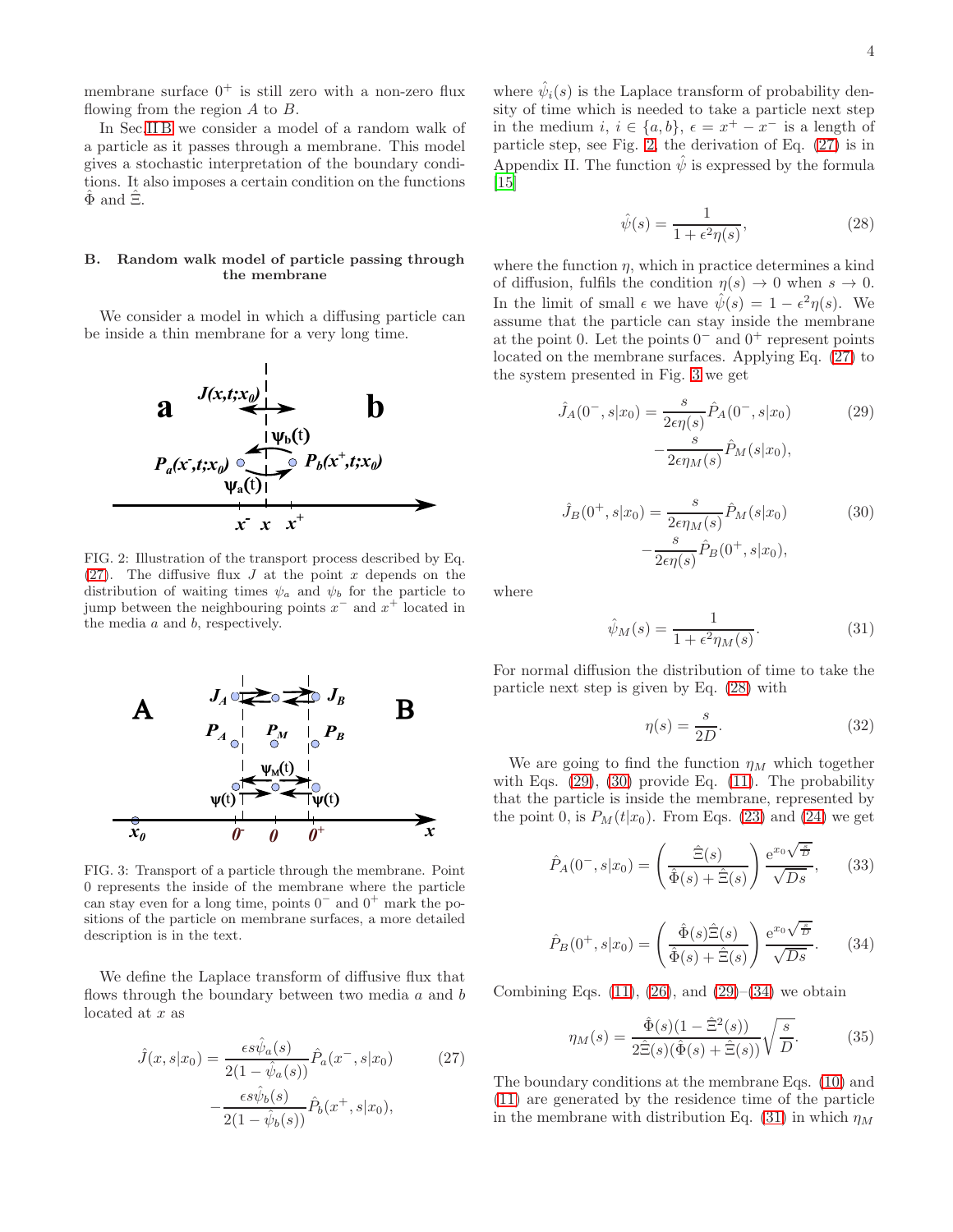is expressed by Eq. [\(35\)](#page-3-9). However, due to the normalization condition  $\psi_M(0) = 1$ , there is  $\eta_M(s) \to 0$  when  $s \to 0$ . This condition and Eq. [\(35\)](#page-3-9) provide the following condition for the functions  $\hat{\Phi}$  and  $\hat{\Xi}$ 

$$
\frac{\sqrt{s}\hat{\Phi}(s)(1-\hat{\Xi}^2(s))}{\hat{\Xi}(s)(\hat{\Phi}(s)+\hat{\Xi}(s))} \to 0 \tag{36}
$$

when  $s \to 0$ .

#### C. First and second moments of  $P(x, t|x_0)$

We derive the relations between the moments of particle locations at time  $t$ , generated by Green's functions  $P_A$ and  $P_B$ , and the functions  $\Phi$  and  $\Xi$  that define boundary conditions at the membrane. The moments are calculated by means of the formula

<span id="page-4-0"></span>
$$
\langle x^{i}(t) \rangle = \int_{-\infty}^{0} x^{i} P_{A}(x, t | x_{0}) dx
$$

$$
+ \int_{0}^{\infty} x^{i} P_{B}(x, t | x_{0}) dx.
$$
 (37)

From Eqs. [\(23\)](#page-2-4), [\(24\)](#page-2-5), and the Laplace transform of Eq. [\(37\)](#page-4-0) we get

<span id="page-4-1"></span>
$$
\mathcal{L}\left[\langle x(t)\rangle\right] = \frac{x_0}{s} + e^{x_0\sqrt{\frac{s}{D}}}\hat{v}(s),\tag{38}
$$

<span id="page-4-2"></span>
$$
\mathcal{L}\left[\left\langle x^2(t)\right\rangle\right] = \frac{x_0^2}{s} + \frac{2D}{s^2} + e^{x_0\sqrt{\frac{s}{D}}}\hat{w}(s),\tag{39}
$$

where

<span id="page-4-5"></span>
$$
\hat{v}(s) = \frac{\sqrt{D}}{s^{3/2}} \left( \frac{\left( \hat{\Phi}(s) - 1 \right) \hat{\Xi}(s)}{\hat{\Phi}(s) + \hat{\Xi}(s)} \right),\tag{40}
$$

<span id="page-4-3"></span>
$$
\hat{w}(s) = \frac{2D}{s^2} \left( \frac{\left(\hat{\Xi}(s) - 1\right) \hat{\Phi}(s)}{\hat{\Phi}(s) + \hat{\Xi}(s)} \right). \tag{41}
$$

We consider the first and second moments in the limit of long time which corresponds to the limit of small parameter s. If  $s \ll D/|x_0|^2$ , which corresponds to  $t \gg |x_0|^2/D$ , we can use the approximation  $e^{x_0}\sqrt{s/D} \approx 1$ . In this case it is convenient to define the function

<span id="page-4-4"></span>
$$
\hat{z}(s) = \hat{w}(s) + \frac{2D}{s^2}.
$$
 (42)

Then, Eqs. [\(38\)](#page-4-1) and [\(39\)](#page-4-2) read

<span id="page-4-7"></span>
$$
\mathcal{L}\left[\langle x(t)\rangle\right] = \frac{x_0}{s} + \hat{v}(s),\tag{43}
$$

<span id="page-4-8"></span>
$$
\mathcal{L}\left[\left\langle x^2(t)\right\rangle\right] = \frac{x_0^2}{s} + \hat{z}(s). \tag{44}
$$

From Eqs.  $(41)$  and  $(42)$  we get

<span id="page-4-6"></span>
$$
\hat{z}(s) = \frac{2D}{s^2} \left( \frac{\left(\hat{\Xi}(s) + 1\right) \hat{\Xi}(s)}{\hat{\Phi}(s) + \hat{\Xi}(s)} \right). \tag{45}
$$

From Eqs. [\(40\)](#page-4-5) and [\(45\)](#page-4-6) we obtain

<span id="page-4-9"></span>
$$
\hat{\Phi}(s) = \frac{\hat{z}(s) + 2\sqrt{\frac{D}{s}}\hat{v}(s)}{\hat{z}(s) - 2\sqrt{\frac{D}{s}}\hat{v}(s)},
$$
\n(46)

<span id="page-4-10"></span>
$$
\hat{\Xi}(s) = \frac{\hat{z}(s) + 2\sqrt{\frac{D}{s}}\hat{v}(s)}{\frac{4D}{s^2} - \hat{z}(s) + 2\sqrt{\frac{D}{s}}\hat{v}(s)}.
$$
(47)

Thus, knowing the boundary conditions at the membrane we can determine the time evolution of the first and second moments of the particle position distribution in the long time limit putting Eqs. [\(40\)](#page-4-5) and [\(45\)](#page-4-6) to Eqs. [\(43\)](#page-4-7) and [\(44\)](#page-4-8), respectively, and then calculating the inverse Laplace transforms of the obtained functions. Conversely, the temporal evolution of these moments defines the boundary conditions at the membrane by Eqs. [\(46\)](#page-4-9) and [\(47\)](#page-4-10).

# D. Boundary conditions at the membrane generated by the first and second moments

The boundary conditions at the membrane generated by Eqs. [\(10\)](#page-1-1), [\(11\)](#page-1-3), [\(46\)](#page-4-9), and [\(47\)](#page-4-10) read

<span id="page-4-11"></span>
$$
\left(\frac{s^2\hat{z}(s)}{2D} - \frac{s^{3/2}\hat{v}(s)}{\sqrt{D}}\right)\hat{P}_B(0^+,s|x_0) \tag{48}
$$
\n
$$
= \left(\frac{s^2\hat{z}(s)}{2D} + \frac{s^{3/2}\hat{v}(s)}{\sqrt{D}}\right)\hat{P}_A(0^-,s|x_0),
$$

<span id="page-4-12"></span>
$$
\left(1 - \frac{s^2 \hat{z}(s)}{4D} + \frac{s^{3/2} \hat{v}(s)}{2\sqrt{D}}\right) \hat{J}_B(0^+, s|x_0) \tag{49}
$$
\n
$$
= \left(\frac{s^2 \hat{z}(s)}{4D} + \frac{s^{3/2} \hat{v}(s)}{2\sqrt{D}}\right) \hat{J}_A(0^-, s|x_0).
$$

Due to the formula

$$
\mathcal{L}^{-1}\left[\hat{g}(s)\hat{h}(s)\right] = \int_0^t g(t')h(t-t')dt',\qquad(50)
$$

in the time domain the boundary conditions Eqs. [\(48\)](#page-4-11) and [\(49\)](#page-4-12) take the forms of integral operators with the kernels depending on the functions  $v(t)$  and  $z(t)$ .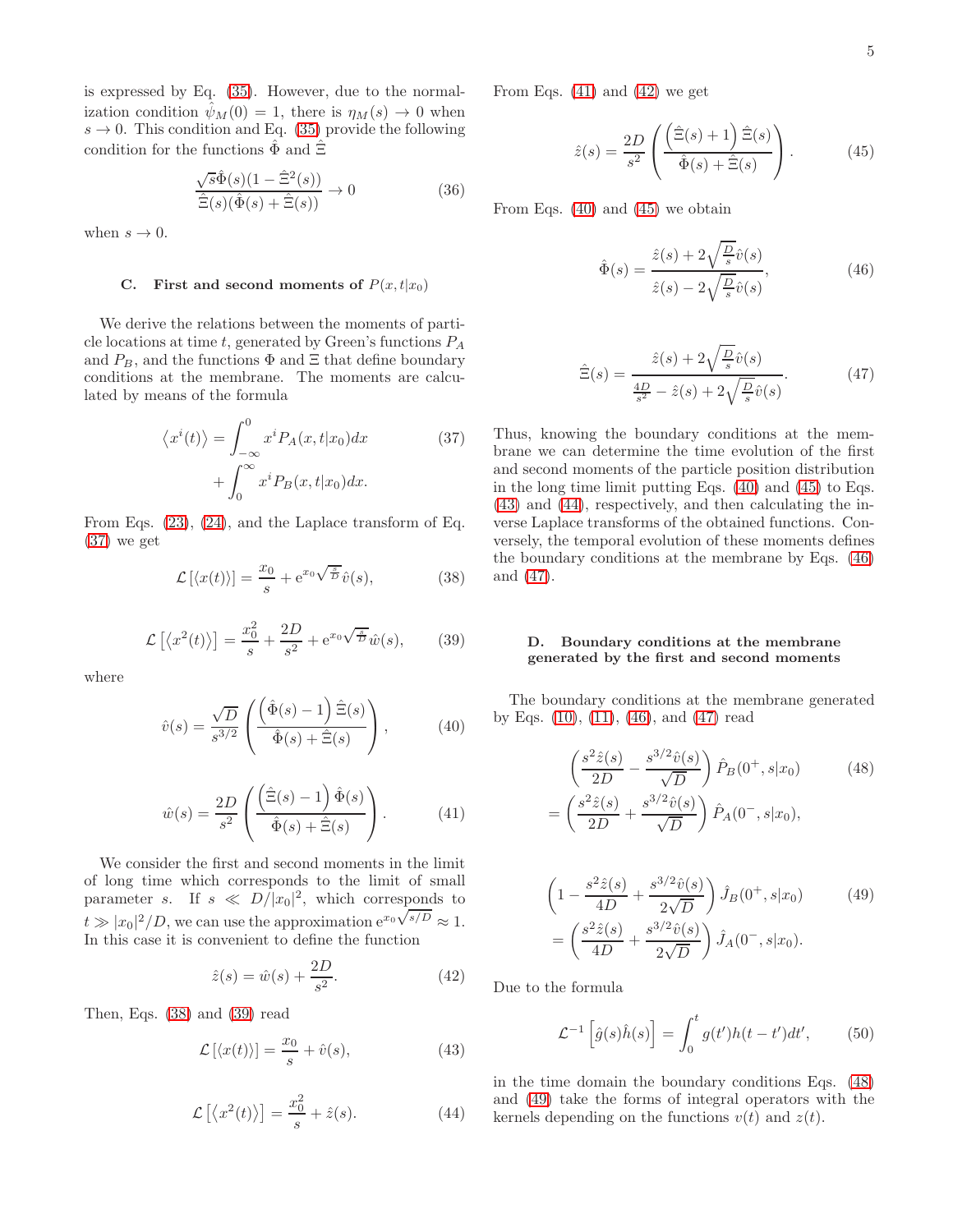# E. Green's functions generated by the first and second moments

From Eqs. [\(23\)](#page-2-4), [\(24\)](#page-2-5), [\(26\)](#page-2-7), [\(46\)](#page-4-9), and [\(47\)](#page-4-10) we get

<span id="page-5-3"></span>
$$
\hat{P}_A(x, s|x_0) = \frac{e^{-|x-x_0|\sqrt{\frac{s}{D}}}}{2\sqrt{Ds}} \tag{51}
$$

$$
-\left(1 - \frac{s^2 \hat{z}(s)}{2D} + \frac{s^{3/2} \hat{v}(s)}{\sqrt{D}}\right) \frac{e^{(x+x_0)\sqrt{\frac{s}{D}}}}{2\sqrt{Ds}},
$$

$$
\hat{P}_B(x,s|x_0) = \left(\frac{s^2 \hat{z}(s)}{4D} + \frac{s^{3/2} \hat{v}(s)}{2\sqrt{D}}\right) \frac{e^{-(x-x_0)} \sqrt{\frac{s}{D}}}{\sqrt{Ds}},
$$
(52)

we also obtain

$$
\hat{P}_M(s|x_0) = \left(1 - \frac{s^2 \hat{z}(s)}{2D}\right) \frac{e^{x_0} \sqrt{\frac{s}{D}}}{s}.
$$
 (53)

## III. BOUNDARY CONDITIONS AT A THIN MEMBRANE WHICH GENERATE SUBDIFFUSION

We consider how the temporal evolution of the first and second moments that are power functions of time affects the boundary conditions and Green's functions. These moments lead to the relation Eq. [\(1\)](#page-0-2).

#### <span id="page-5-2"></span>A. Moments as power functions of time

We consider time evolution of the first and second moments, and consequently the mean square displacement, as power functions of time. We use Eqs. [\(43\)](#page-4-7) and [\(44\)](#page-4-8) assuming

<span id="page-5-0"></span>
$$
\hat{v}(s) = \frac{B}{s^{1+\beta}},\tag{54}
$$

<span id="page-5-1"></span>
$$
\hat{z}(s) = \frac{A}{s^{1+\alpha}},\tag{55}
$$

where  $\alpha, \beta, A > 0$ . In the time domain we have

$$
\langle x(t) \rangle = x_0 + B't^{\beta}, \tag{56}
$$

$$
\langle x^2(t) \rangle = x_0^2 + A't^\alpha, \tag{57}
$$

where  $A' = A/\Gamma(1+\alpha)$  and  $B' = B/\Gamma(1+\beta)$ . Using the equation

$$
\langle (\Delta x)^2(t) \rangle = \langle x^2(t) \rangle - \langle x(t) \rangle^2, \qquad (58)
$$

we get  $\langle (\Delta x)^2(t) \rangle = A't^{\alpha} - B'^2t^{2\beta} - 2x_0B't^{\beta}$ . Since  $\langle (\Delta x)^2(t) \rangle > 0$ , we suppose  $\alpha \geq 2\beta$ , but if  $\alpha = 2\beta$ we assume that  $A' > B'^2$ . Under these conditions for sufficiently long times this relation can be approximated as

$$
\langle (\Delta x)^2(t) \rangle = \tilde{A}t^{\alpha},\tag{59}
$$

where  $\tilde{A} = A'$  when  $\alpha > 2\beta$  and  $\tilde{A} = A' - B'^2$  when  $\alpha = 2\beta$ .

### B. Boundary conditions at the membrane

Combining Eqs. [\(48\)](#page-4-11), [\(49\)](#page-4-12), [\(54\)](#page-5-0), [\(55\)](#page-5-1), and using the following formula valid for bounded function  $\boldsymbol{g}$ 

$$
\mathcal{L}^{-1}[s^{\gamma}\hat{g}(s)] = \frac{d^{\gamma}g(t)}{dt^{\gamma}} , 0 < \gamma < 1,
$$
 (60)

we get the boundary conditions at the membrane with Riemann–Liouville fractional time derivatives

<span id="page-5-6"></span>
$$
\left(\frac{A}{2D}\frac{\partial^{1-\alpha}}{\partial t^{1-\alpha}} - \frac{B}{\sqrt{D}}\frac{\partial^{1/2-\beta}}{\partial t^{1/2-\beta}}\right) P_B(0^+, t|x_0) \quad (61)
$$

$$
= \left(\frac{A}{2D}\frac{\partial^{1-\alpha}}{\partial t^{1-\alpha}} + \frac{B}{\sqrt{D}}\frac{\partial^{1/2-\beta}}{\partial t^{1/2-\beta}}\right) P_A(0^-, t|x_0),
$$

<span id="page-5-7"></span>
$$
\left(1 - \frac{A}{4D} \frac{\partial^{1-\alpha}}{\partial t^{1-\alpha}} + \frac{B}{2\sqrt{D}} \frac{\partial^{1/2-\beta}}{\partial t^{1/2-\beta}} \right) J_B(0^+, t|x_0) \quad (62)
$$

$$
= \left(\frac{A}{4D} \frac{\partial^{1-\alpha}}{\partial t^{1-\alpha}} + \frac{B}{2\sqrt{D}} \frac{\partial^{1/2-\beta}}{\partial t^{1/2-\beta}} \right) J_A(0^-, t|x_0).
$$

The discussion in Sec[.III A](#page-5-2) shows that  $0 < \alpha \leq 1$  and  $0 \leq \beta \leq 1/2$ . Thus, all fractional derivatives in the above boundary conditions are of non-negative orders which are not greater than one.

### C. Solutions to diffusion equation

From Eqs.  $(51)–(55)$  $(51)–(55)$  we get

<span id="page-5-4"></span>
$$
\hat{P}_A(x, s|x_0) = \frac{1}{2\sqrt{Ds}} \left[ e^{-|x-x_0|\sqrt{\frac{s}{D}}} - e^{(x+x_0)\sqrt{\frac{s}{D}}} \right] (63)
$$

$$
+ \left( \frac{As^{-\alpha+1/2}}{2D^{3/2}} - \frac{Bs^{-\beta}}{4D} \right) e^{(x+x_0)\sqrt{\frac{s}{D}}},
$$

$$
\hat{P}_B(x,s|x_0) = \left(\frac{As^{-\alpha+1/2}}{2D^{3/2}} + \frac{Bs^{-\beta}}{2D}\right) e^{-(x-x_0)\sqrt{\frac{s}{D}}},
$$
(64)

<span id="page-5-5"></span>
$$
\hat{P}_M(s|x_0) = \left(1 - \frac{As^{1-\alpha}}{2D}\right) \frac{e^{x_0 \sqrt{\frac{s}{D}}}}{s}.
$$
 (65)

We calculate the inverse Laplace transforms of Eqs. [\(63\)](#page-5-4)–[\(65\)](#page-5-5) using the formulas  $\mathcal{L}^{-1}[e^{-x\sqrt{s/D}}/\sqrt{Ds}] =$  $e^{-x^2/4Dt}/\sqrt{\pi Dt}$ ,  $\mathcal{L}^{-1}[e^{-x\sqrt{s/D}}/s] = \text{erfc}(x/2\sqrt{Dt})$ ,  $x >$ 0, and [\[19](#page-9-17)]

<span id="page-5-8"></span>
$$
\mathcal{L}^{-1}\left[s^{\nu}e^{-as^{\beta}}\right] \equiv f_{\nu,\beta}(t;a) \tag{66}
$$

$$
= \frac{1}{t^{\nu+1}} \sum_{k=0}^{\infty} \frac{1}{k!\Gamma(-k\beta - \nu)} \left(-\frac{a}{t^{\beta}}\right)^{k},
$$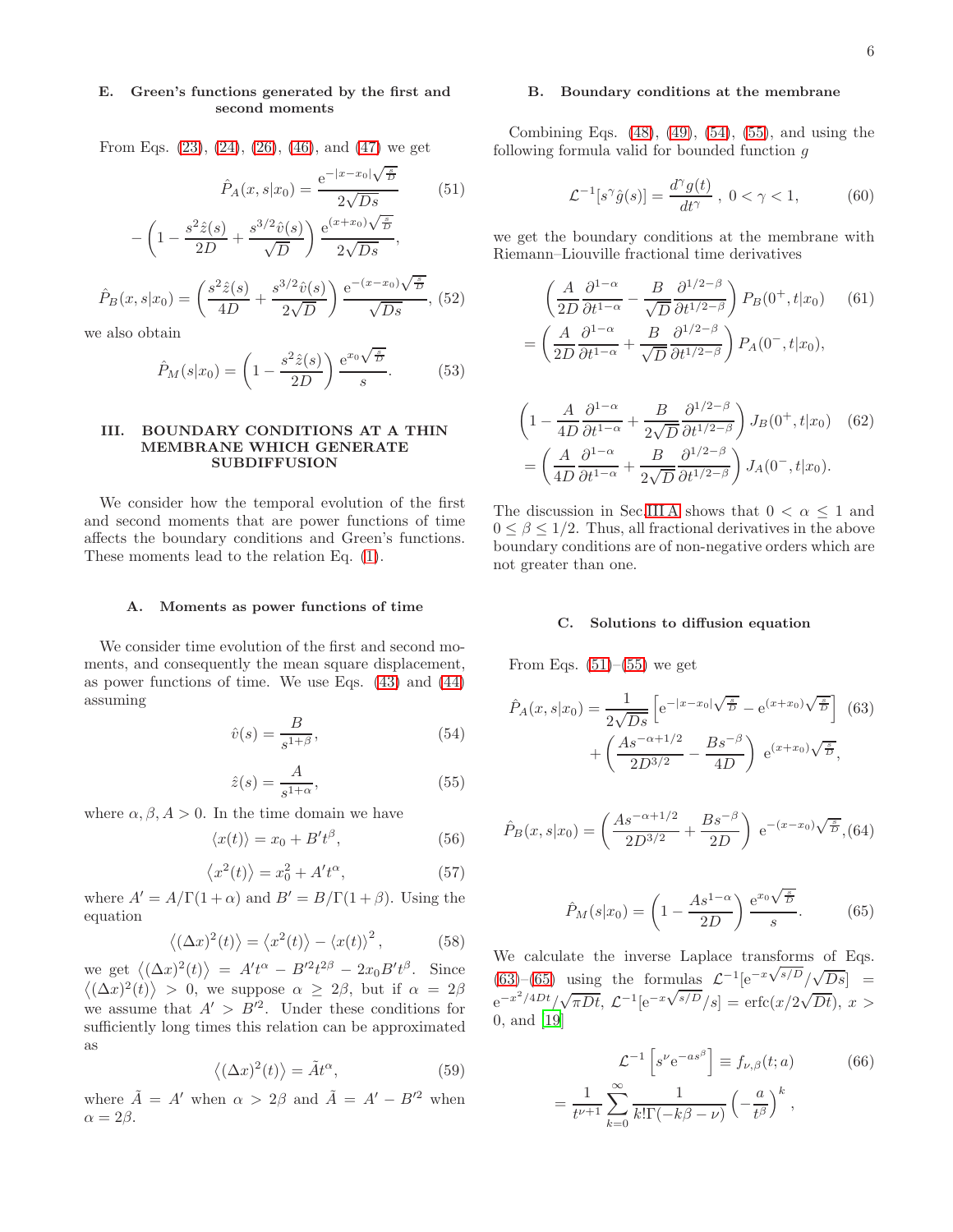$a, \beta > 0$ . In this way we obtain the following solutions to the diffusion equation Eq. [\(6\)](#page-1-0) with the boundary conditions Eqs.  $(61)$  and  $(62)$ 

$$
P_A(x,t|x_0) = \frac{1}{2\sqrt{\pi Dt}} \left[ e^{-\frac{(x-x_0)^2}{4Dt}} - e^{-\frac{(x+x_0)^2}{4Dt}} \right] \quad (67)
$$

$$
+ \frac{A}{2D^{3/2}} f_{-\alpha+1/2,1/2} \left( t; \frac{-(x+x_0)}{\sqrt{D}} \right)
$$

$$
- \frac{B}{2D} f_{-\beta,1/2} \left( t; \frac{-(x+x_0)}{\sqrt{D}} \right),
$$

$$
P_B(x, t|x_0) = \frac{A}{2D^{3/2}} f_{-\alpha+1/2, 1/2} \left( t; \frac{x - x_0}{\sqrt{D}} \right) \quad (68)
$$

$$
+ \frac{B}{2D} f_{-\beta, 1/2} \left( t; \frac{x - x_0}{\sqrt{D}} \right).
$$

The inverse Laplace transform of Eq. [\(65\)](#page-5-5) reads

$$
P_M(t|x_0) = \text{erfc}\left(\frac{-x_0}{2\sqrt{Dt}}\right) - \frac{A}{2D}f_{-\alpha,1/2}\left(t; \frac{-x_0}{\sqrt{D}}\right). (69)
$$





<span id="page-6-1"></span>FIG. 5: The description is similar to the one in Fig. [4,](#page-6-0) but here  $\alpha = 0.9$ .



<span id="page-6-0"></span>FIG. 4: Plots of the Green's functions Eqs. [\(70\)](#page-7-0) and [\(71\)](#page-7-1) which are solutions to the normal diffusion equation with fractional boundary conditions Eqs. [\(61\)](#page-5-6) and [\(62\)](#page-5-7) (lines with open symbols) and the Green's function Eq. [\(73\)](#page-7-2) for the subdiffusion equation (lines with filled symbols), for times given in the legend, the other parameters are  $\alpha = 0.6$ ,  $D = D_{\alpha} = 10$ , and  $x_0 = -1$ , the values of parameters are given in arbitrarily chosen units.

## D. Comparison of two models

We compare the Green's functions for the diffusion equation [\(6\)](#page-1-0) and for the fractional subdiffusion equation

FIG. 6: Plots of  $P_M(t|x_0)$  Eq. [\(72\)](#page-7-3) for different  $\alpha$ , the other parameters are  $D = D_{\alpha} = 10$  and  $x_0 = -1$ .

[\(2\)](#page-0-4). In both cases we assume the boundary conditions that the functions are continuous at the membrane, but the flux is continuous for the solutions to Eq. [\(2\)](#page-0-4) only. The discontinuity of the flux at the membrane in the first case generates a subdiffusion effect. We also assume that the Green's functions for both equations generate the same relation

$$
\langle (\Delta x)^2(t) \rangle = \frac{2D_{\alpha}t^{\alpha}}{\Gamma(1+\alpha)}.
$$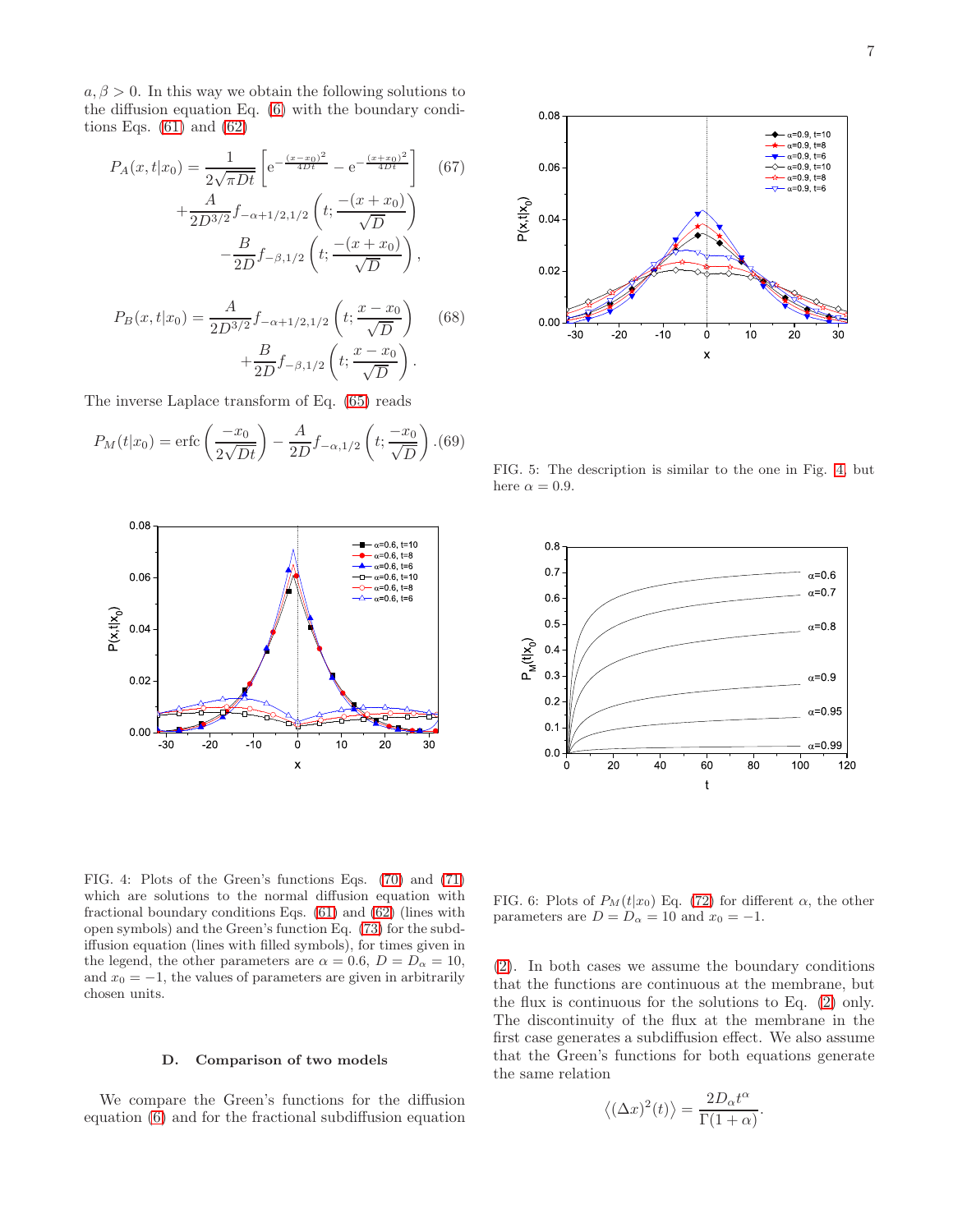Thus, we solve the normal diffusion equation with the boundary conditions [\(61\)](#page-5-6) and [\(62\)](#page-5-7) with  $A = 2D_{\alpha}/\Gamma(1 +$  $\alpha$ ) and  $B = 0$ . We obtain

<span id="page-7-0"></span>
$$
P_A(x, t|x_0) = \frac{1}{2\sqrt{\pi Dt}} \left( e^{-\frac{(x-x_0)^2}{4Dt}} - e^{-\frac{(x+x_0)^2}{4Dt}} \right) (70)
$$

$$
+ \frac{D_\alpha}{2D^{3/2}\Gamma(1+\alpha)} f_{1/2-\alpha,1/2} \left( t; \frac{|x+x_0|}{\sqrt{D}} \right),
$$

$$
P_B(x, t|x_0) = \frac{D_\alpha}{2D^{3/2}\Gamma(1+\alpha)} (71)
$$

<span id="page-7-1"></span>
$$
\times f_{1/2-\alpha,1/2}\left(t; \frac{x-x_0}{\sqrt{D}}\right),\,
$$

the function  $P_M$  is

<span id="page-7-3"></span>
$$
P_M(t|x_0) = \text{erfc}\left(\frac{-x_0}{2\sqrt{Dt}}\right) \tag{72}
$$

$$
-\frac{D_\alpha}{D\Gamma(1+\alpha)}f_{-\alpha,1/2}\left(t;\frac{-x_0}{\sqrt{D}}\right),
$$

The solution to fractional diffusion equation in terms of the Laplace transform is

$$
\hat{P}(x,s|x_0) = \frac{s^{-1+\alpha/2}}{2\sqrt{D_\alpha}} e^{-|x-x_0| \sqrt{\frac{s^\alpha}{D_\alpha}}}.
$$

In the time domain we get

<span id="page-7-2"></span>
$$
P(x,t|x_0) = \frac{1}{2\sqrt{D_{\alpha}}} f_{-1+\alpha/2,\alpha/2} \left( t; \frac{|x-x_0|}{\sqrt{D_{\alpha}}} \right). \quad (73)
$$

The plots of the Green's functions Eqs. [\(70\)](#page-7-0), [\(71\)](#page-7-1) for the model considered in this paper and for the ones Eq. [\(73\)](#page-7-2) being solutions to the fractional subdiffusion equation are shown in Figs. [4](#page-6-0) and [5.](#page-6-1) The Green's functions are assumed to be continuous at the membrane. However, as opposed to Eq. [\(73\)](#page-7-2), the flux is assumed to be discontinuous at the membrane for the functions Eqs. [\(70\)](#page-7-0) and [\(71\)](#page-7-1). Then, the particle can stay inside the membrane as it passes through it. The plots show that the subdiffusion effect is achieved by anomalous long residence times within the membrane. The effect is stronger for less  $\alpha$ . In Fig. [6](#page-1-0) we can see that the probability of finding a particle inside the membrane strongly depends on  $\alpha$ . If  $\alpha$  is greater, the mobility of the particle is greater and it is less likely to remain in the membrane. From Eqs. [\(35\)](#page-3-9), [\(46\)](#page-4-9), [\(47\)](#page-4-10), [\(54\)](#page-5-0), and [\(55\)](#page-5-1) we obtain

$$
\eta_M(s) = \frac{2\sqrt{D}}{A} s^{\alpha - 1/2} \left( 1 - \frac{A}{2D} s^{1-\alpha} \right) \times \left( \frac{1 - \frac{B}{2\sqrt{D}} s^{-\beta + 1/2}}{1 + \frac{2B\sqrt{D}}{A} s^{\alpha - \beta - 1/2}} \right),
$$
\n(74)

In the limit of small s we get  $\eta_M(s) \approx 2\sqrt{D} s^{\alpha - 1/2}$ . Using the approximation  $\hat{\psi}_M(s) \approx 1 - \epsilon^2 \eta_M(s) \approx e^{-\epsilon^2 \eta_M(s)}$  and Eq. [\(66\)](#page-5-8) with  $\nu = 0$  we find that  $\psi_M$  has the heavy tail

$$
\psi_M(t) \approx \frac{\kappa}{t^{\alpha+1/2}}, \ t \to \infty,
$$
\n(75)

# IV. FINAL REMARKS

We have shown how boundary conditions at a thin membrane affect the first and second moments of probability density  $P(x, t|x_0)$  of a particle position at x at time t. This probability is a solution to the normal diffusion equation for the initial condition  $P(x, 0|x_0) = \delta(x - x_0)$ . We also considered the inverse problem, how knowing the time evolution of these moments we can find the boundary conditions and the Green's functions. The first and second moments, considered in the long time limit, also determine the temporal evolution of  $\langle (\Delta x)^2(t) \rangle$  which is usually considered as the definition of the kind of diffusion. We have shown that assuming appropriate boundary conditions we can change the kind of diffusion in the membrane system despite the fact that outside the membrane the process is described by the normal diffusion equation. The other remarks are as follows.

(1) Whether the relation [\(1\)](#page-0-2) defines a kind of diffusion alone has been treated by some authors rather as an open problem. It has been shown in Ref. [\[20\]](#page-9-18) that an appropriate combination of subdiffusion and superdiffusion leads to Green's functions that generate Eq. [\(1\)](#page-0-2) with  $\alpha = 1$ which is characteristic for normal diffusion, although the process is non–Gaussian and non–Markovian. The conclusion is that, in addition to the relation [\(1\)](#page-0-2), the characteristics of the diffusion process should be based on its stochastic interpretation. We have presented a stochastic random walk model in which, if the particle enters the membrane, the waiting time for its jump has a heavy tail  $\psi_M(t) \sim 1/t^{\alpha+1/2}$  when  $t \to \infty$ , the waiting time for a particle jump in the regions external to the membrane is the same as for normal diffusion. This tail is heavier than the tail of distribution of waiting time for the particle to jump  $\psi_{\alpha}(t) \sim 1/t^{\alpha+1}$  in a model providing the fractional subdiffusion equation Eq. [\(2\)](#page-0-4). The function  $\psi_M$  affects diffusion of a particle at only one point corresponding to the position of the membrane, while the function  $\psi_{\alpha}$  affects particle diffusion at each point in the system. However, both determine the relation Eq. [\(1\)](#page-0-2) with the same  $\alpha$  in the long time limit. Thus, in the presented model subdiffusion is generated by the effect of the long retention of the diffusing particle inside the membrane.

(2) Possible application of the particle random walk model in a system with a subdiffusive thin membrane could be diffusion of antibiotic through a thin layer of bacterial biofilm. The bacteria in the biofilm have many defense mechanisms against the action of the antibiotic. One of them is the thickening of the biofilm which causes that antibiotic particles can be trapped in the biofilm for a long time [\[21](#page-9-19)].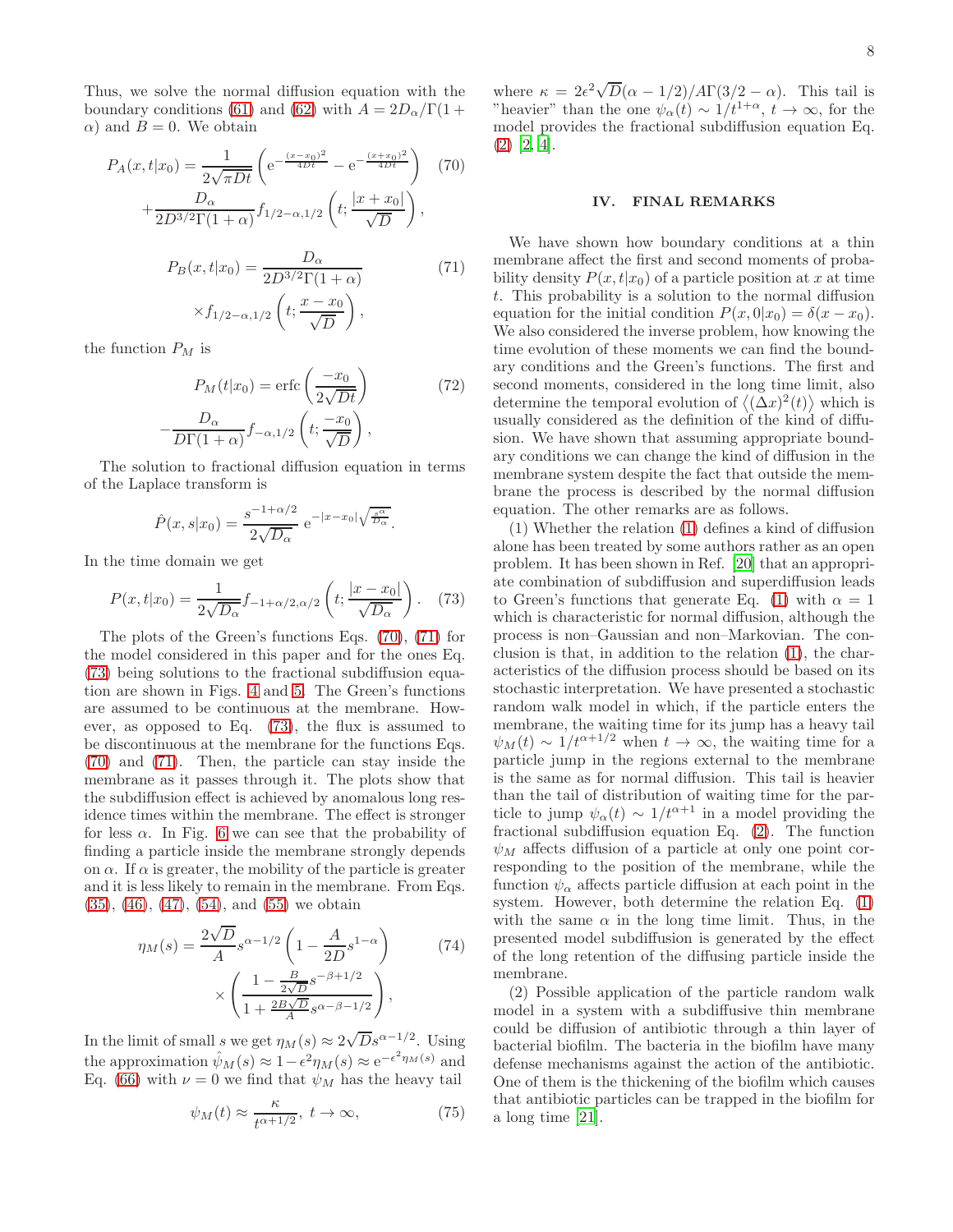(3) As an example, we have considered first and second moments that are power functions of time. However, the results obtained in this paper can be applied to other forms of the temporal evolution of the moments. For example, assuming that the functions  $\hat{v}$  and  $\hat{z}$  are slowly varying, we obtain the temporal evolution of the mean square of the particle displacement which is characteristic for slow subdiffusion (ultraslow diffusion), see [\[15,](#page-9-14) [16,](#page-9-20) [22\]](#page-9-21).

(4) The relations between the moments and the boundary conditions at the membrane has the following properties. (a) When the Green's function is continuous at the membrane,  $\hat{\Phi}(s) \equiv 1$ , then  $\hat{v}(s) \equiv 0$ , see Eq. [\(40\)](#page-4-5). Due to Eq. [\(43\)](#page-4-7) there is  $\langle x(t)\rangle = x_0$ . The second moment evolves over time according to the formula  $\langle x^2(t) \rangle = \mathcal{L}^{-1}[(x_0^2 + 2D\hat{\Xi})/s^2]$ . (b) When the flux is continuous at the membrane,  $\Xi(s) \equiv 1$ , then Eq. [\(47\)](#page-4-10) provides  $\hat{z} = 2D/s^2$ . Thus, the flux is continuous at the membrane only if  $\langle x^2(t) \rangle = x_0^2 + 2Dt$ . Due to Eq. [\(26\)](#page-2-7), the probability of a particle becoming trapped in the membrane is zero. Eq. [\(35\)](#page-3-9) shows that  $\eta_M(s) \equiv 0$ , thus  $\psi_M(s) \equiv 1$  and  $\psi_M(t) = \delta(t)$ . This means that even when a particle enters the membrane, it will immediately leave it. In this case the first moment evolves in time as long as the Green's function is not continuous at the membrane,  $\hat{\Phi}(s) \neq 1$ . (c) When the probability density P and flux J are continuous at the membrane,  $\hat{\Phi}(s) \equiv 1$ and  $\Xi(s) \equiv 1$ , then in time domain we have  $\langle x(t) \rangle = x_0$ and  $\langle x^2(t) \rangle = x_0^2 + 2Dt$ . In this case we get the standard relation for normal diffusion  $\langle (\Delta x)^2(t) \rangle = 2Dt$ . This result is obvious as the continuity of the Green's function and flux means that there is no membrane effect on particle diffusion.

#### Acknowledgments

This paper was partially supported by the Jan Kochanowski University under grant SMGR.RN.20.222.628.

#### Appendix I

The Laplace transforms of solutions to the diffusion equation with boundary conditions Eq. [\(12\)](#page-1-2) read

<span id="page-8-0"></span>
$$
\hat{P}_A(x, s|x_0) = \frac{1}{2\sqrt{Ds}} e^{-|x-x_0|\sqrt{\frac{s}{D}}}
$$
\n
$$
+ Ae^{(x+x_0)\sqrt{\frac{s}{D}}},
$$
\n(76)

<span id="page-8-1"></span>
$$
\hat{P}_B(x, s|x_0) = Be^{-(x-x_0)\sqrt{\frac{s}{D}}}.
$$
\n(77)

From Eqs. [\(9\)](#page-1-6), [\(16\)](#page-2-0), [\(17\)](#page-2-1), [\(76\)](#page-8-0), and [\(77\)](#page-8-1) we get the following system of linear equations with respect to A

and B

<span id="page-8-2"></span>
$$
A\left(\gamma_1(s) - \sqrt{Ds}\gamma_2(s)\right) - B\left(\gamma_3(s) + \sqrt{Ds}\gamma_4(s)\right) \tag{78}
$$

$$
= -\frac{1}{2}\left(\frac{\gamma_1(s)}{\sqrt{Ds}} + \gamma_2(s)\right),
$$

<span id="page-8-3"></span>
$$
A\left(\lambda_1(s) - \sqrt{Ds}\lambda_2(s)\right) - B\left(\lambda_3(s) + \sqrt{Ds}\lambda_4(s)\right)
$$
(79)  
= 
$$
-\frac{1}{2}\left(\frac{\lambda_1(s)}{\sqrt{Ds}} + \lambda_2(s)\right).
$$

The determinants  $W(s)$ ,  $W_A(s)$ , and  $W_B(s)$  for the system of equations [\(78\)](#page-8-2) and [\(79\)](#page-8-3) are given by Eqs. [\(20\)](#page-2-8), [\(21\)](#page-2-9), and [\(22\)](#page-2-10), respectively. Solutions to Eqs. [\(78\)](#page-8-2) and [\(79\)](#page-8-3)  $A = W_A(s)/W(s)$  and  $B = W_B(s)/W(s)$  are unique only if  $W(s) \neq 0$ . Under this condition the solutions to diffusion equation are determined by the membrane boundary conditions uniquely. Comparing Eqs. [\(23\)](#page-2-4) and [\(24\)](#page-2-5) with [\(76\)](#page-8-0) and [\(77\)](#page-8-1), respectively, we get Eqs. [\(18\)](#page-2-2) and [\(19\)](#page-2-3) if  $A \neq \pm 1/2\sqrt{Ds}$ . Since boundary conditions determine the solution to diffusion equation uniquely, the equivalence of solutions  $(23)$ ,  $(24)$  and  $(76)$ ,  $(77)$  means the equivalence of the boundary conditions [\(10\)](#page-1-1), [\(11\)](#page-1-3) and [\(16\)](#page-2-0), [\(17\)](#page-2-1). If  $A = \pm 1/2\sqrt{Ds}$ , from Eq. [\(76\)](#page-8-0) we get

<span id="page-8-4"></span>
$$
\hat{P}_A(x, s|x_0) = \frac{1}{2\sqrt{Ds}} e^{-|x - x_0|\sqrt{\frac{s}{D}}}
$$
\n
$$
\pm \frac{1}{2\sqrt{Ds}} e^{(x + x_0)\sqrt{\frac{s}{D}}}. \tag{80}
$$

 $The + sign before the second term on the right of the side$ of Eq. [\(80\)](#page-8-4) gives the Green's function for a system with fully reflecting wall, in this case the boundary condition at the membrane is  $J_A(0^-, t|x_0) = 0$ . The sign - gives the Green's function for a system with fully absorbing wall, the boundary condition is  $P_A(0^-, t|x_0) = 0$ . In both cases the diffusion is considered in region A only.

#### Appendix II

We present how to get Eq. [\(27\)](#page-3-1), here we use the notation as shown in Fig [2.](#page-3-2) Within the Continuous Time Random Walk model the Laplace transform of diffusion flux reads [\[16\]](#page-9-20)

$$
\hat{J}(x,s|x_0) = -\frac{\epsilon^2 s\hat{\psi}}{2(1-\hat{\psi}(s))} \frac{\partial \hat{P}(x,s|x_0)}{\partial x}.
$$
 (81)

The mean number of particle jumps in the time interval  $[0, t]$  is  $\langle n(t) \rangle = \sum_{n=1}^{\infty} n Q_n(t)$ , where  $Q_n$  is the probability that the particle jumps  $n$  times in the time interval. In terms of the Laplace transform we have  $\hat{Q}_n(s) = \hat{\psi}^n(s)(1 - \hat{\psi}(s))/s$ , then  $\mathcal{L}[\langle n(t) \rangle] = \hat{\psi}(s)/s(1 - \frac{1}{s})$  $\hat{\psi}(s)$ . The frequency of particle jumps  $\nu$  is defined as  $\nu(t) = d \langle n(t) \rangle / dt.$  Since  $\langle n(0) \rangle = 0$  we get  $\hat{\nu}(s) =$